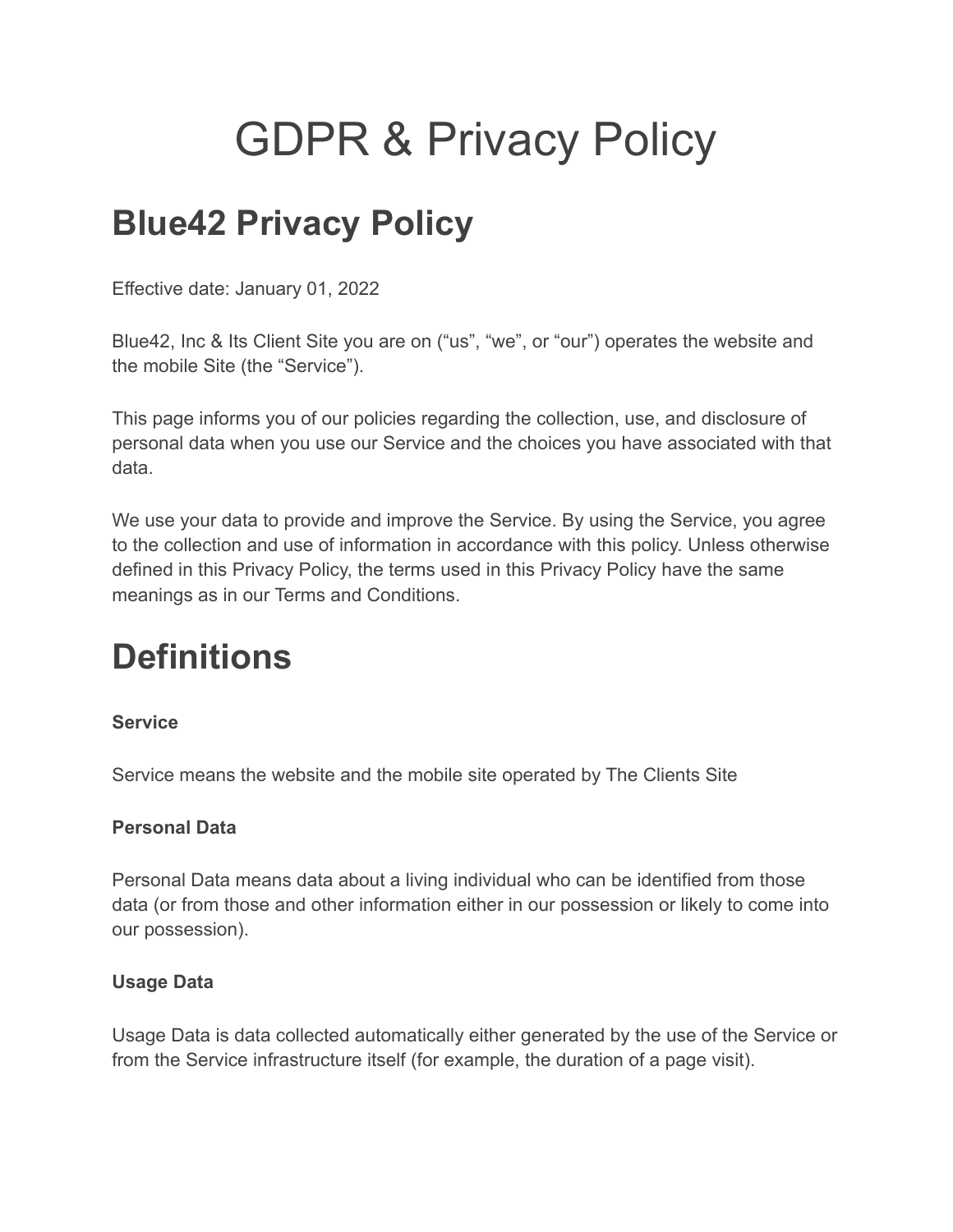### **Cookies**

Cookies are small pieces of data stored on your device (computer or mobile device).

### **Data Controller**

Data Controller means the natural or legal person who (either alone or jointly or in common with other persons) determines the purposes for which and the manner in which any personal information are, or are to be, processed.

For the purpose of this Privacy Policy, we are a Data Controller of your Personal Data.

### **Data Processors (or Service Providers)**

Data Processor (or Service Provider) means any natural or legal person who processes the data on behalf of the Data Controller.

We may use the services of various Service Providers in order to process your data more effectively.

### **Data Subject (or User)**

Data Subject is any living individual who is using our Service and is the subject of Personal Data.

### **Information Collection and Use**

We collect several different types of information for various purposes to provide and improve our Service to you.

### Types of Data Collected

### **Personal Data**

While using our Service, we may ask you to provide us with certain personally identifiable information that can be used to contact or identify you ("Personal Data"). Personally identifiable information may include, but is not limited to: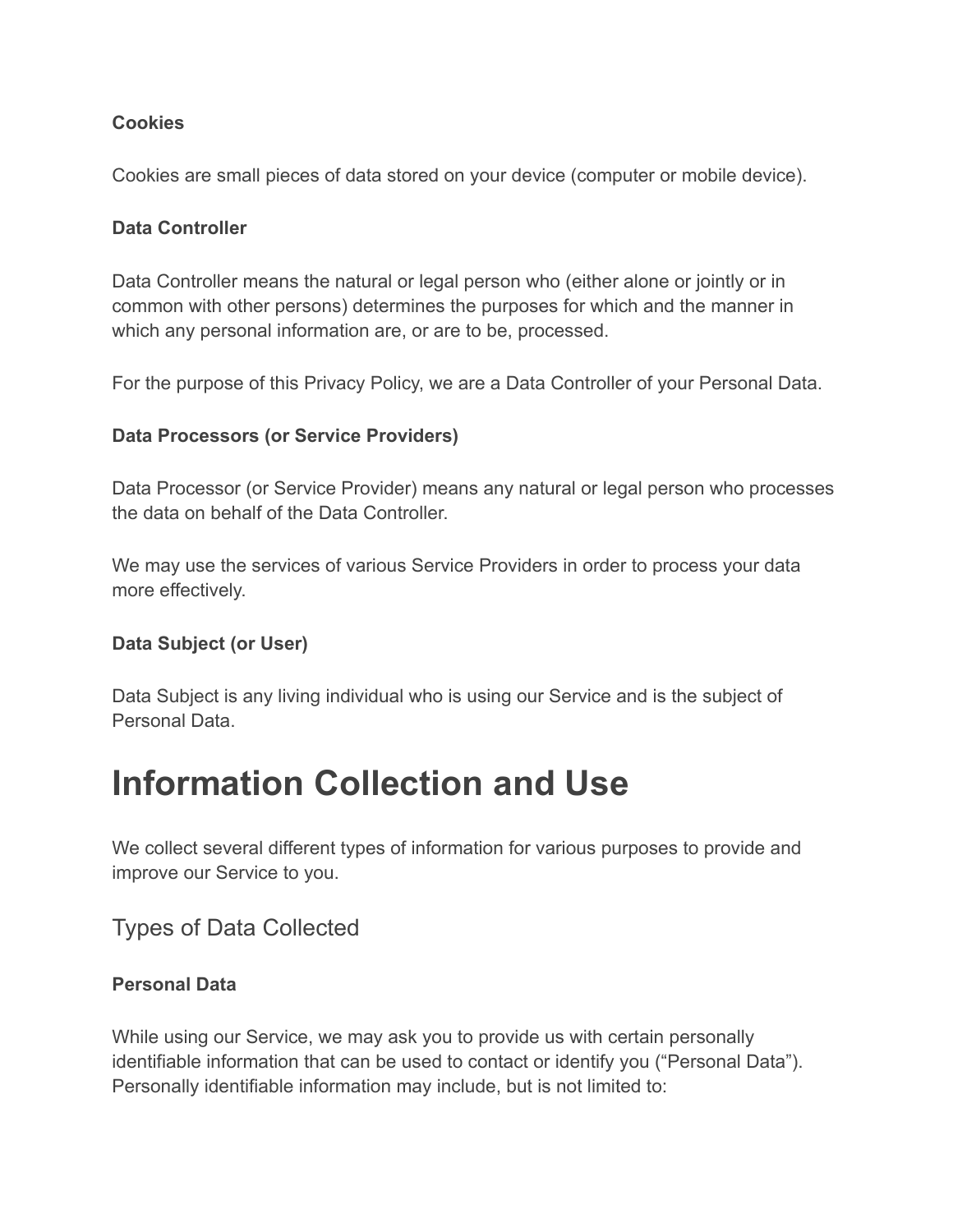- Email address
- First name and last name
- Phone number
- Address, State, Province, ZIP/Postal code, City
- Cookies and Usage Data

We may use your Personal Data to contact you with newsletters, marketing or promotional materials, and other information that may be of interest to you. You may opt out of receiving any, or all, of these communications from us by following the unsubscribe link or instructions provided in any email we send.

### **Usage Data**

We may also collect information that your browser sends whenever you visit our Service or when you access the Service by or through a mobile device ("Usage Data").

This Usage Data may include information such as your computer's Internet Protocol address (e.g. IP address), browser type, browser version, the pages of our Service that you visit, the time and date of your visit, the time spent on those pages, unique device identifiers and other diagnostic data.

When you access the Service by or through a mobile device, this Usage Data may include information such as the type of mobile device you use, your mobile device unique ID, the IP address of your mobile device, your mobile operating system, the type of mobile Internet browser you use, unique device identifiers and other diagnostic data.

### **Location Data**

We may use and store information about your location if you give us permission to do so ("Location Data"). We use this data to provide features of our Service, to improve and customize our Service.

You can enable or disable location services when you use our Service at any time, through your device settings.

### **Tracking Cookies Data**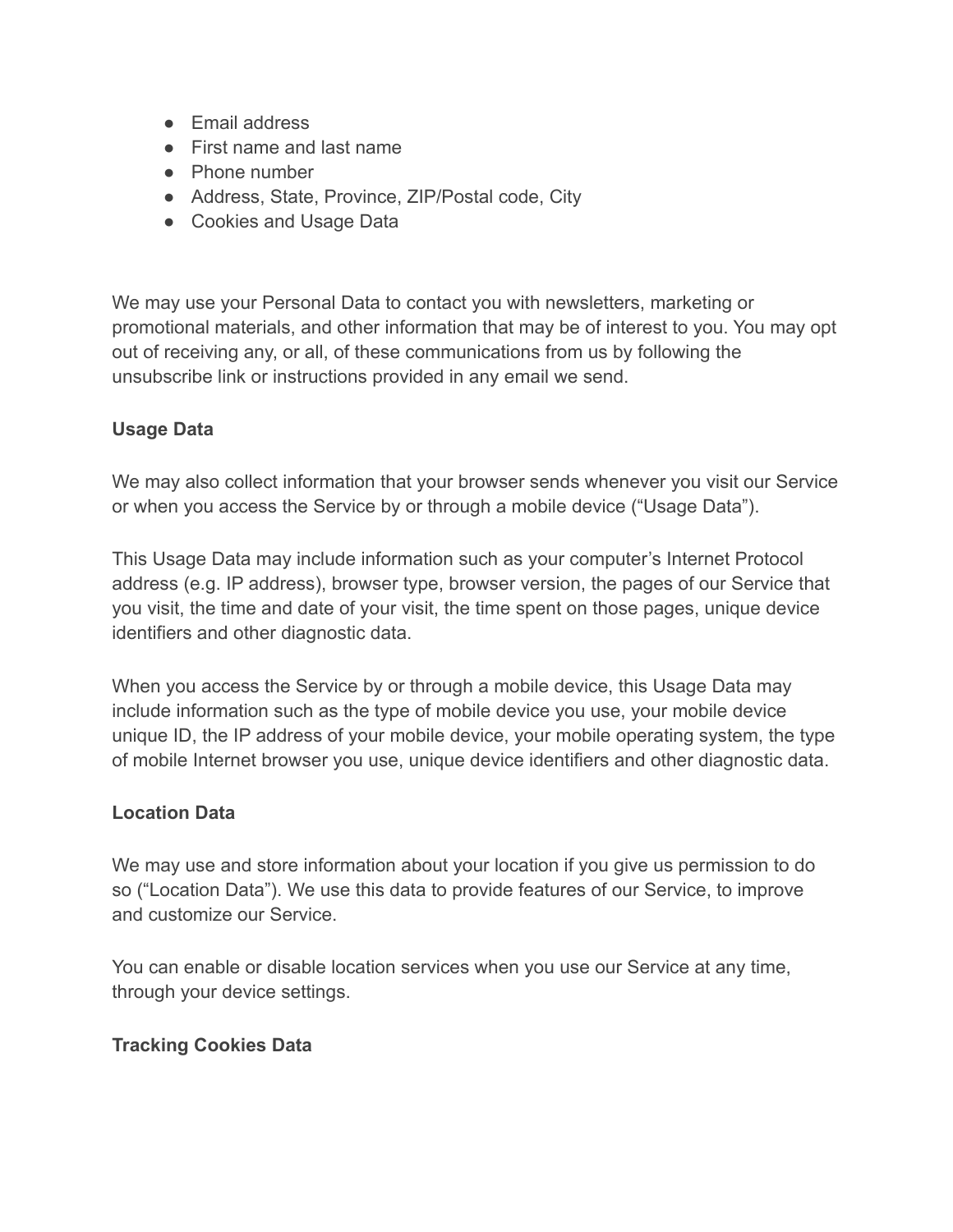We use cookies and similar tracking technologies to track the activity on our Service and hold certain information.

Cookies are files with a small amount of data which may include an anonymous unique identifier. Cookies are sent to your browser from a website and stored on your device. Tracking technologies also used are beacons, tags, and scripts to collect and track information and to improve and analyze our Service.

You can instruct your browser to refuse all cookies or to indicate when a cookie is being sent. However, if you do not accept cookies, you may not be able to use some portions of our Service.

### **Examples of Cookies we use:**

· Session Cookies. We use Session Cookies to operate our Service.

· Preference Cookies. We use Preference Cookies to remember your preferences and various settings.

· Security Cookies. We use Security Cookies for security purposes.

### **Use of Data**

The Clients Site uses the collected data for various purposes:

- To provide and maintain our Service
- To notify you about changes to our Service
- To allow you to participate in interactive features of our Service when you choose to do so
- To provide customer support
- To gather analysis or valuable information so that we can improve our Service
- To monitor the usage of our Service
- To detect, prevent and address technical issues
- To provide you with news, special offers, and general information about other goods, services, and events which we offer that are similar to those that you have already purchased or enquired about unless you have opted not to receive such information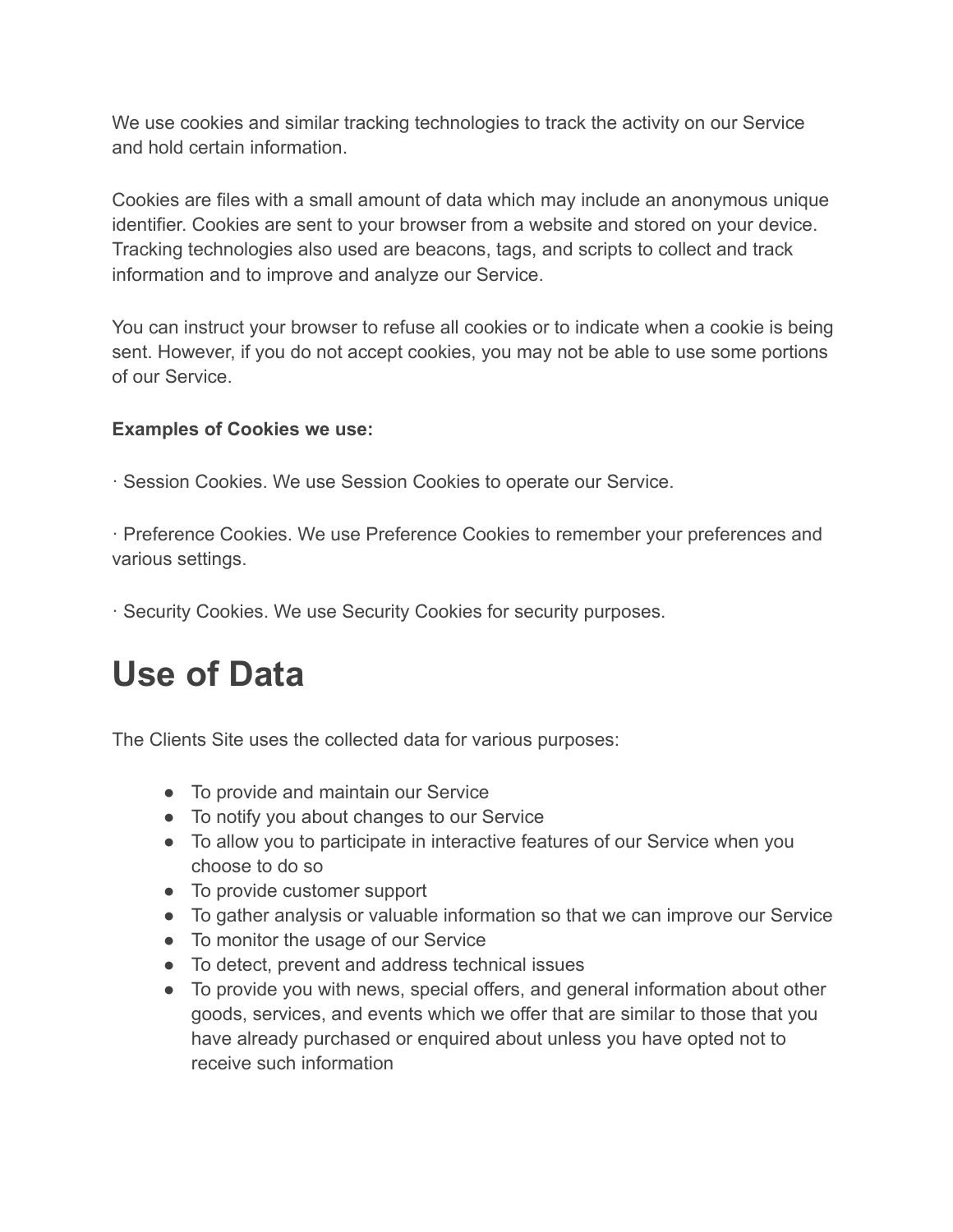# **Legal Basis for Processing Personal Data Under General Data Protection Regulation (GDPR)**

If you are from the European Economic Area (EEA), The Clients Site legal basis for collecting and using the personal information described in this Privacy Policy depends on the Personal Data we collect and the specific context in which we collect it.

The Clients Site may process your Personal Data because:

- We need to perform a contract with you
- You have given us permission to do so
- The processing is in our legitimate interests and it's not overridden by your rights
- To comply with the law

### **Retention of Data**

The Clients Site will retain your Personal Data only for as long as is necessary for the purposes set out in this Privacy Policy. We will retain and use your Personal Data to the extent necessary to comply with our legal obligations (for example, if we are required to retain your data to comply with applicable laws), resolve disputes, and enforce our legal agreements and policies.

The Clients Site will also retain Usage Data for internal analysis purposes. Usage Data is generally retained for a shorter period of time, except when this data is used to strengthen the security or to improve the functionality of our Service, or we are legally obligated to retain this data for longer time periods.

# **Transfer of Data**

Your information, including Personal Data, may be transferred to — and maintained on — computers located outside of your state, province, country, or other governmental jurisdiction where the data protection laws may differ than those from your jurisdiction.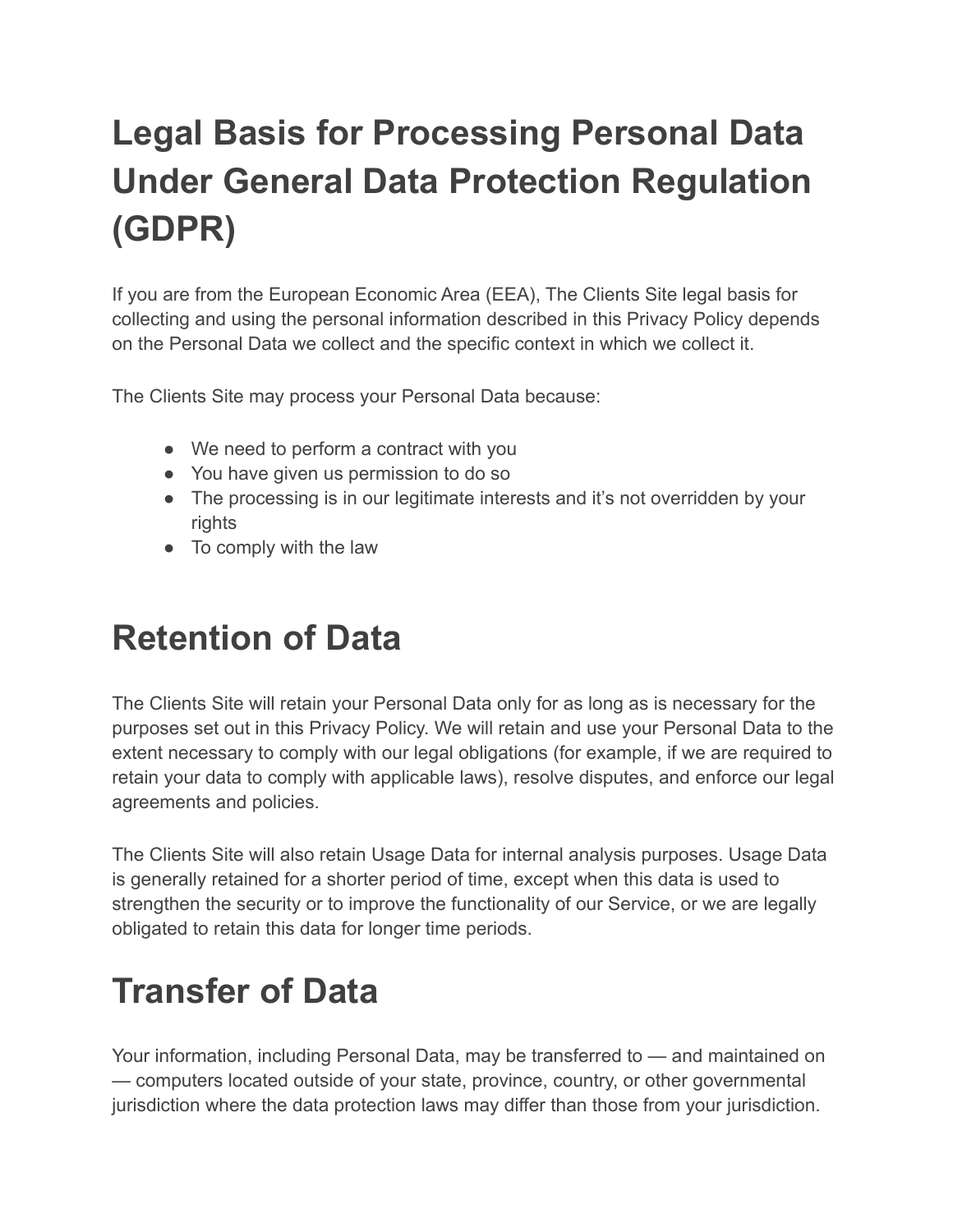If you are located outside the United States and choose to provide information to us, please note that we transfer the data, including Personal Data, to United States and process it there.

Your consent to this Privacy Policy followed by your submission of such information represents your agreement to that transfer.

The Clients Site will take all steps reasonably necessary to ensure that your data is treated securely and in accordance with this Privacy Policy and no transfer of your Personal Data will take place to an organization or a country unless there are adequate controls in place including the security of your data and other personal information.

## **Disclosure of Data**

Disclosure for Law Enforcement

Under certain circumstances, The Clients Site may be required to disclose your Personal Data if required to do so by law or in response to valid requests by public authorities (e.g. a court or a government agency).

Legal Requirements

The Clients Site may disclose your Personal Data in the good faith belief that such action is necessary to:

- To comply with a legal obligation
- To protect and defend the rights or property of The Clients Site
- To prevent or investigate possible wrongdoing in connection with the Service
- To protect the personal safety of users of the Service or the public
- To protect against legal liability

# **Security of Data**

The security of your data is important to us, but remember that no method of transmission over the Internet, or method of electronic storage is 100% secure. While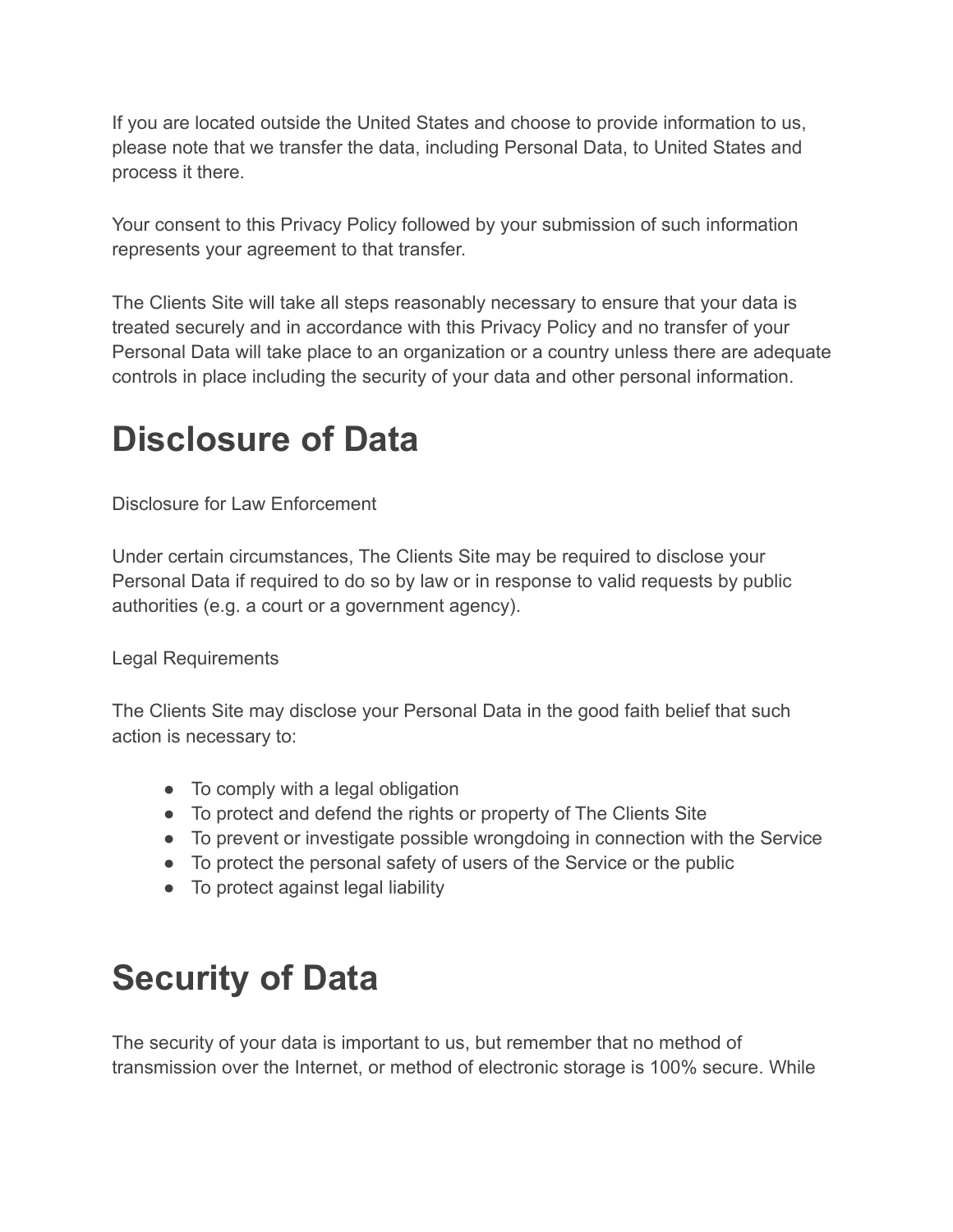we strive to use commercially acceptable means to protect your Personal Data, we cannot guarantee its absolute security.

# **Your Data Protection Rights Under General Data Protection Regulation (GDPR)**

If you are a resident of the European Economic Area (EEA), you have certain data protection rights. The Clients Site aims to take reasonable steps to allow you to correct, amend, delete, or limit the use of your Personal Data.

If you wish to be informed what Personal Data we hold about you and if you want it to be removed from our systems, please contact us.

In certain circumstances, you have the following data protection rights:

The right to access, update or to delete the information we have on you. Whenever made possible, you can access, update or request deletion of your Personal Data directly within your account settings section. If you are unable to perform these actions yourself, please contact us to assist you.

The right of rectification. You have the right to have your information rectified if that information is inaccurate or incomplete.

The right to object. You have the right to object to our processing of your Personal Data.

The right of restriction. You have the right to request that we restrict the processing of your personal information.

The right to data portability. You have the right to be provided with a copy of the information we have on you in a structured, machine-readable and commonly used format.

The right to withdraw consent. You also have the right to withdraw your consent at any time where The Clients Site relied on your consent to process your personal information.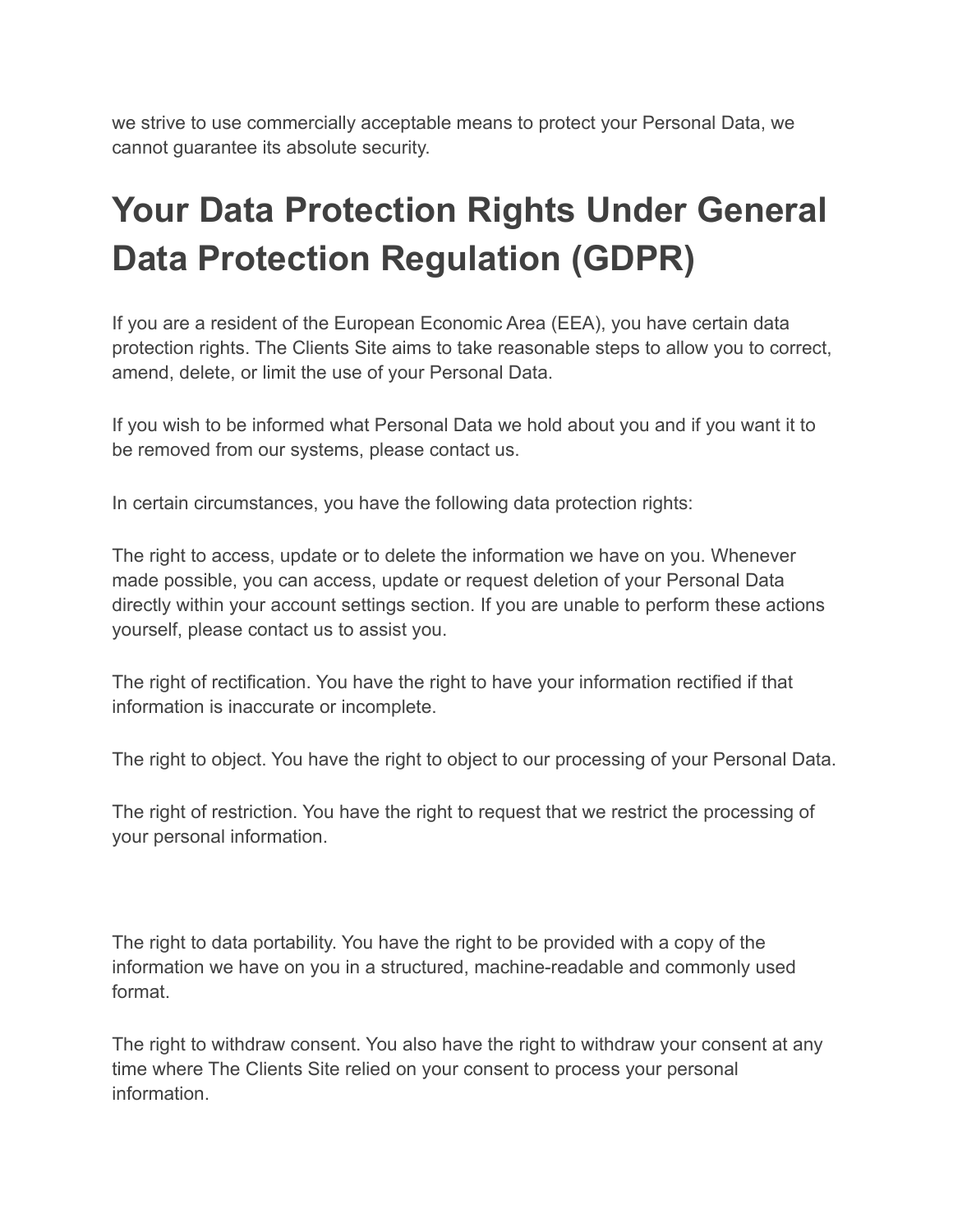Please note that we may ask you to verify your identity before responding to such requests.

You have the right to complain to a Data Protection Authority about our collection and use of your Personal Data. For more information, please contact your local data protection authority in the European Economic Area (EEA).

# **Service Providers**

We may employ third party companies and individuals to facilitate our Service ("Service Providers"), to provide the Service on our behalf, to perform Service-related services, or to assist us in analyzing how our Service is used.

These third parties have access to your Personal Data only to perform these tasks on our behalf and are obligated not to disclose or use it for any other purpose.

### Analytics

We may use third-party Service Providers to monitor and analyze the use of our Service.

### Google Analytics

Google Analytics is a web analytics service offered by Google that tracks and reports website traffic. Google uses the data collected to track and monitor the use of our Service. This data is shared with other Google services. Google may use the collected data to contextualize and personalize the ads of its own advertising network.

For more information on the privacy practices of Google, please visit the Google Privacy Terms web page: <https://policies.google.com/privacy?hl=en>

### **Statcounter**

Statcounter is a web traffic analysis tool. You can read the Privacy Policy for Statcounter here: <https://statcounter.com/about/legal/>

### **Links to Other Sites**